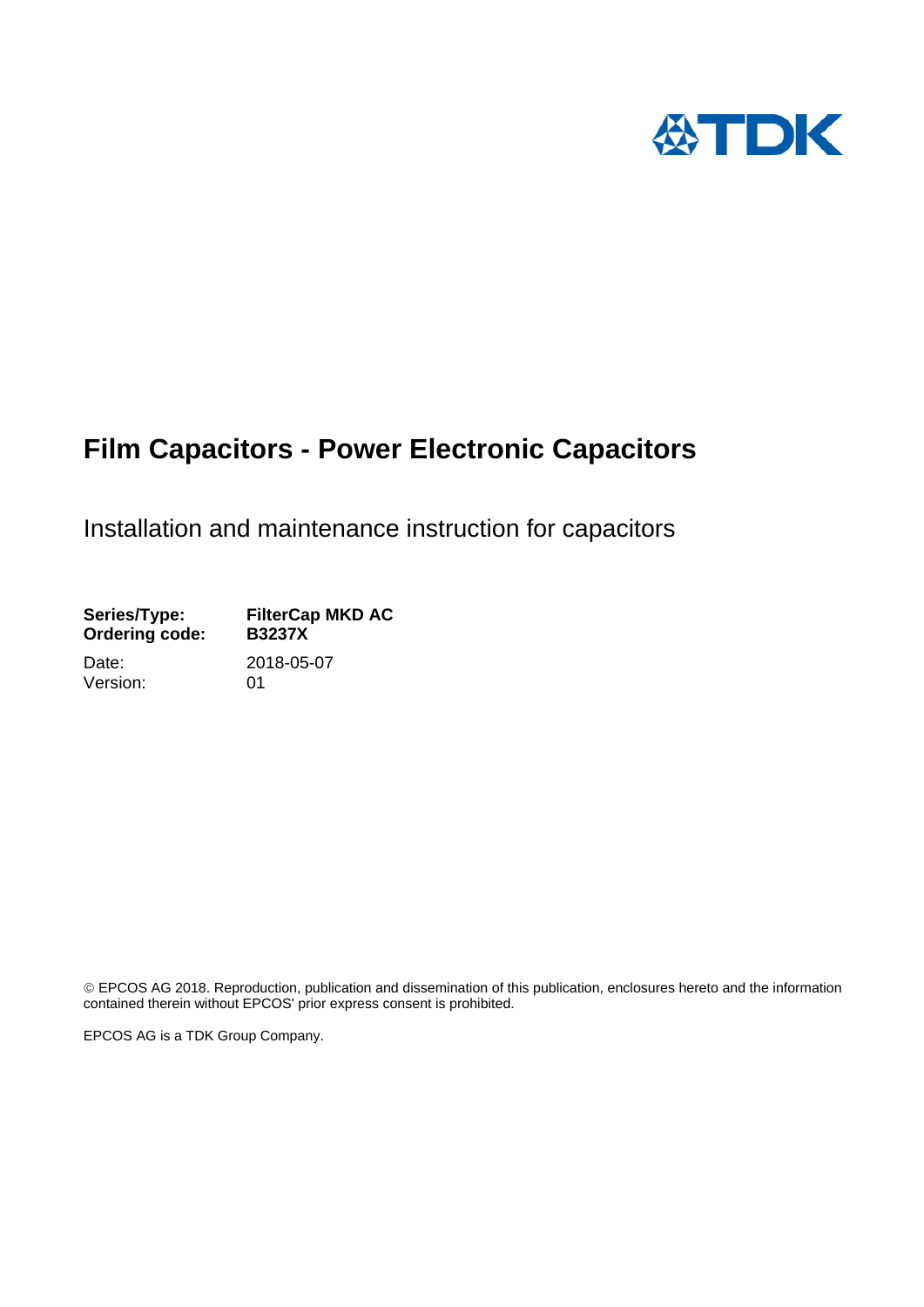

**Film Capacitors - Power Electronic Capacitors B3237X B3237X Installation and maintenance instruction for capacitors FilterCap MKD AC** 

# **Contents**

# **Figures**

# **Tables**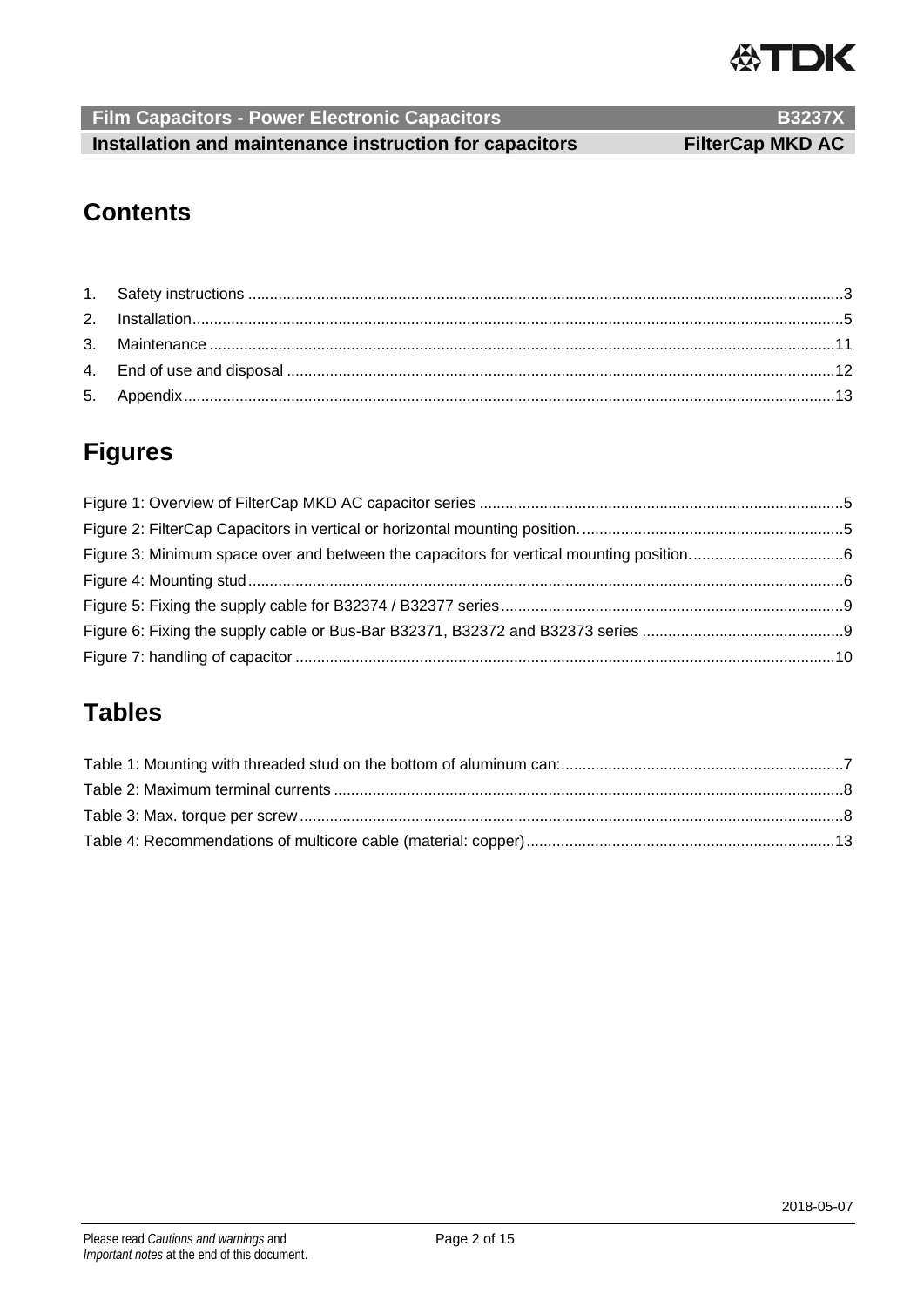

**Film Capacitors - Power Electronic Capacitors B3237X B3237X** 

**Installation and maintenance instruction for capacitors FilterCap MKD AC** 

## **1. Safety instructions**

| <b>Read this first!</b>                                | Read the following "Installation and maintenance instructions for<br>capacitor" carefully before installing a capacitor into your application.                                                                                                                                                                                                                                                                                                                                                                                                                                                                                                                                                                                                                                                                                                                                                                                                          |  |
|--------------------------------------------------------|---------------------------------------------------------------------------------------------------------------------------------------------------------------------------------------------------------------------------------------------------------------------------------------------------------------------------------------------------------------------------------------------------------------------------------------------------------------------------------------------------------------------------------------------------------------------------------------------------------------------------------------------------------------------------------------------------------------------------------------------------------------------------------------------------------------------------------------------------------------------------------------------------------------------------------------------------------|--|
| <b>About this manual</b>                               | The information stated in this manual applies to typical, approved usage.<br>Please refer to our product specifications, or request our approval for your<br>own individual specifications, before installing capacitors.                                                                                                                                                                                                                                                                                                                                                                                                                                                                                                                                                                                                                                                                                                                               |  |
| For your safety!                                       | Since power capacitors are electrical energy storage devices, they must<br>always be handled with caution. Even after being turned off for a relatively<br>long period of time, they can still be charged with potentially lethal high<br>voltages.<br>Disregarding the guidelines in this manual can result in operational failure,<br>bursting and fire. In case of doubt, contact your local EPCOS sales<br>organization or distributor for assistance.                                                                                                                                                                                                                                                                                                                                                                                                                                                                                              |  |
| General safety notes for<br>installation and operation | Ensure you are using the right capacitor type for your application.<br>Please refer to the EPCOS product catalog and application notes for<br>proper selection of capacitors. Please contact EPCOS for any<br>assistance required in selection.<br>Maintain good, effective grounding of capacitor enclosures.<br>Provide the means to isolate any faulty units/banks in the system.<br><b>In</b><br>Handle capacitor units carefully, as they may be charged even after<br><b>College</b><br>disconnection due to faulty discharging devices.<br>Follow proper engineering practices.<br>L.<br>Do not use the HRC fuses to power up and down the capacitor<br>(otherwise this could lead to the risk of electrical arcing!).<br>Also consider terminals of capacitors, connected bus bars and cables<br>$\mathcal{L}^{\mathcal{L}}$<br>and any other devices which are connected with them, as being<br>energized. The device is electrically charged! |  |
| <b>Storage and operation</b><br>conditions             | Capacitors may not be stored or operated in corrosive atmospheres,<br>particularly not when chloride gas, sulfide gas, acid, alkali, salt or similar<br>substances are present. In dusty and dirt-prone environments, regular<br>maintenance and cleaning, especially of the terminals, is required to avoid<br>a conductive path between live parts, phase to phase and/or phases to<br>ground.                                                                                                                                                                                                                                                                                                                                                                                                                                                                                                                                                        |  |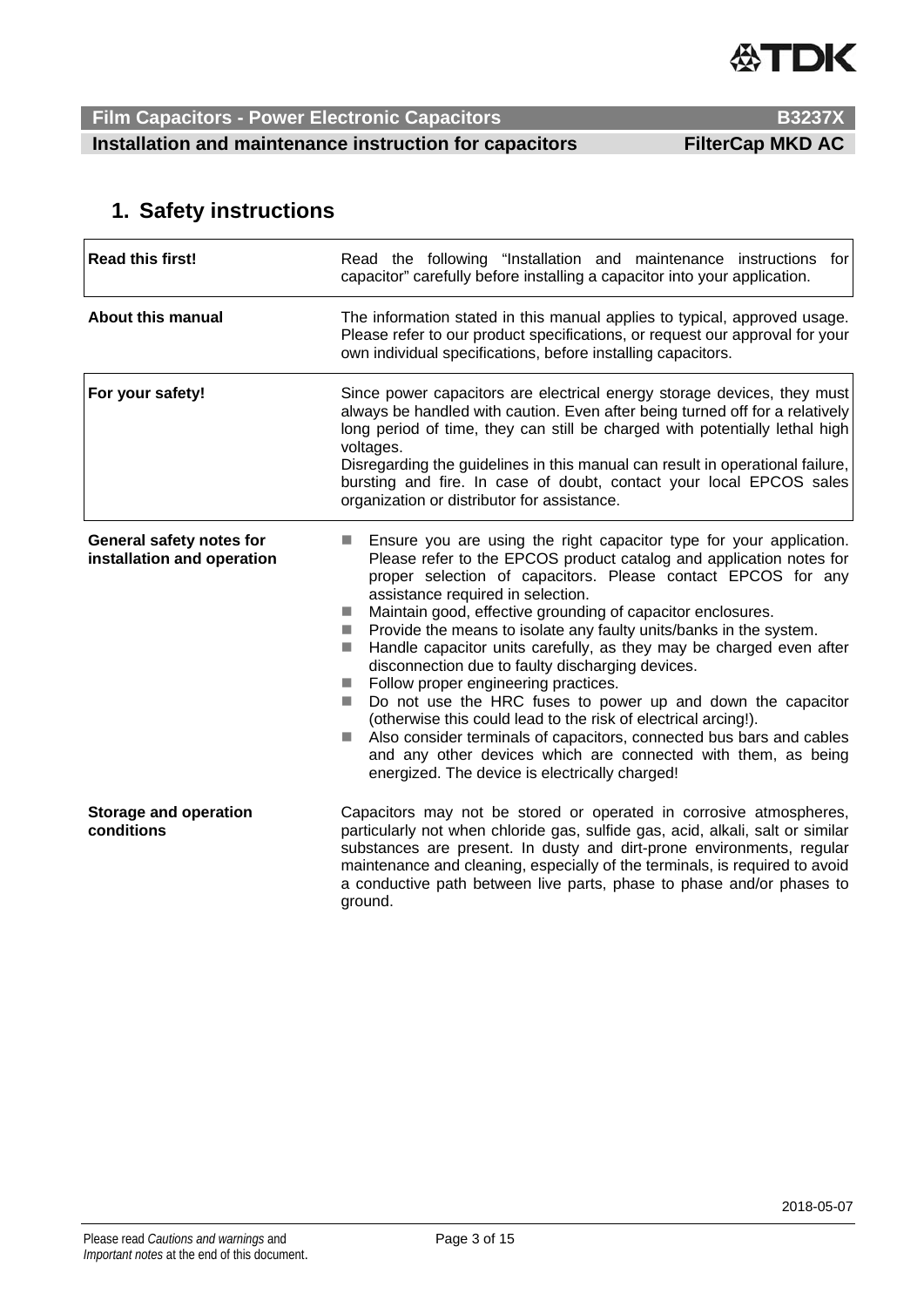

**Installation and maintenance instruction for capacitors FilterCap MKD AC** 

| <b>Ambient temperature</b> | FilterCap MKD AC capacitors are designed for very tough conditions:<br>temperature class -40 to 70 °C.<br>Temperature of air surrounding the capacitor: max. 70 °C permanently; if<br>the applied current is higher than its maximum specified value, please<br>refer to the relevant current derating of datasheets.<br>After installation, verify that the maximum hot-spot temperature is not<br>exceeded under extreme operating conditions: the maximum Hot-spot<br>temperature $T_{hs}$ = 85 °C.<br>Temperature is one of the main stress factors for polypropylene type<br>capacitors. Temperature has a major influence on the useful life<br>expectancy of the capacitor. |
|----------------------------|------------------------------------------------------------------------------------------------------------------------------------------------------------------------------------------------------------------------------------------------------------------------------------------------------------------------------------------------------------------------------------------------------------------------------------------------------------------------------------------------------------------------------------------------------------------------------------------------------------------------------------------------------------------------------------|
|                            |                                                                                                                                                                                                                                                                                                                                                                                                                                                                                                                                                                                                                                                                                    |

| <b>Caution!</b> | Exceeding the maximum allowed temperature may cause the safety<br>device to be inoperative, leading the capacitor burst |
|-----------------|-------------------------------------------------------------------------------------------------------------------------|
|                 | Capacitors should not be used any longer in case of dents, mechanical or<br>any other kind of damage!                   |
|                 | Existing protective devices of the capacitors may not be manipulated,<br>removed or impaired in their function.         |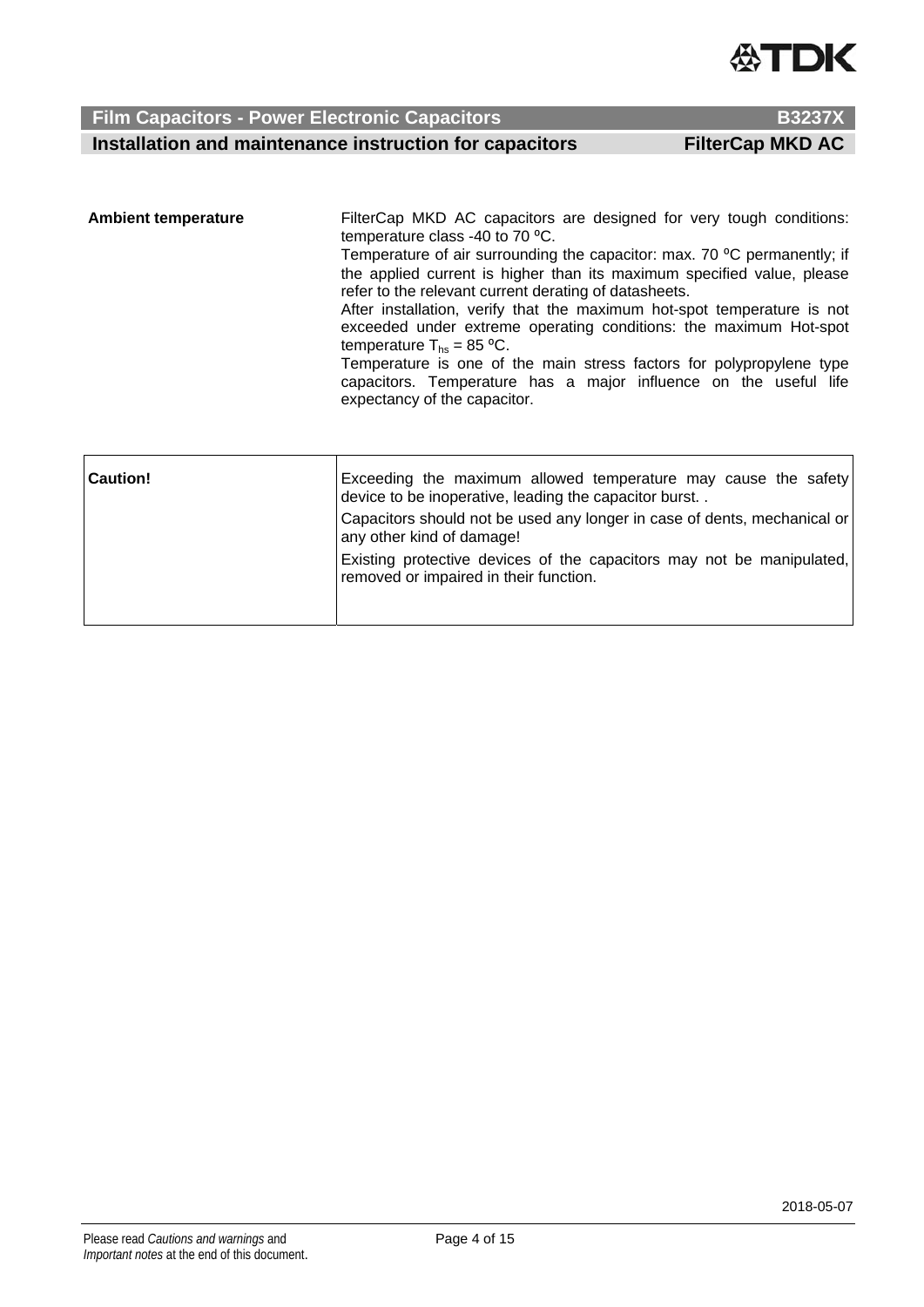# **ATDK**

**Film Capacitors - Power Electronic Capacitors B3237X <b>B3237X Installation and maintenance instruction for capacitors FilterCap MKD AC** 

### **2. Installation**

**Mounting the capacitors** 



Figure 1: Overview of FilterCap MKD AC capacitor series

| <b>Mounting positions</b> | Capacitors installed in a cabinet should be placed on the bottom to ensure<br>the lowest stress temperature possible. |
|---------------------------|-----------------------------------------------------------------------------------------------------------------------|
| Warning!                  | Do not install the capacitor in case of dents deeper than 0.5 mm!                                                     |
|                           | FilterCap MKD AC capacitors are designed to be mounted usually with                                                   |

terminals upright. For horizontal position or other mounting positions please contact TDK for guidance.



Figure 2: FilterCap Capacitors in vertical or horizontal mounting position.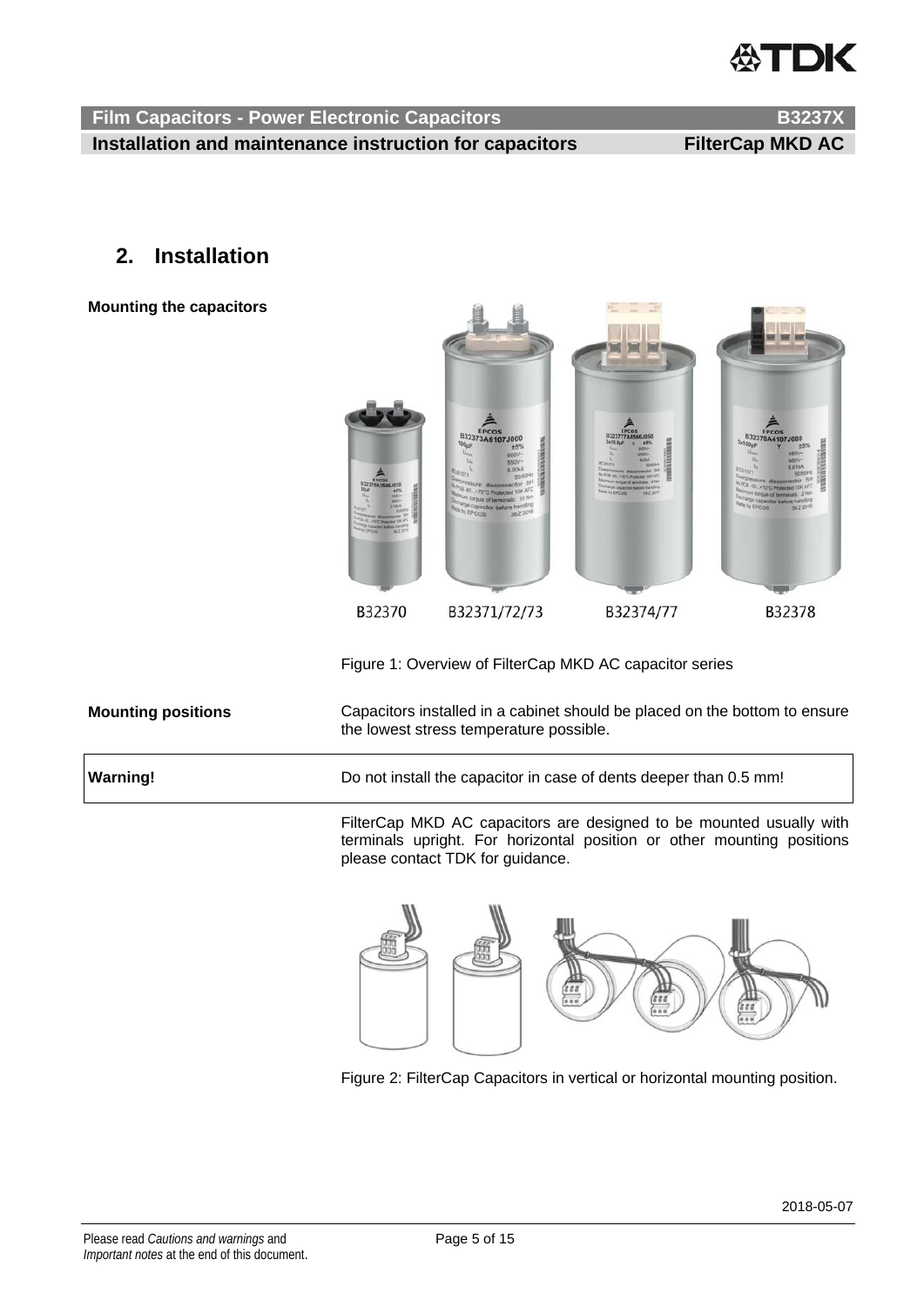

### **Film Capacitors - Power Electronic Capacitors B3237X B3237X**

**Installation and maintenance instruction for capacitors FilterCap MKD AC** 

**Mounting conditions** FilterCap MKD AC capacitors must be installed in a cool and well ventilated place, and not close to objects that radiate heat, or in the direct sunlight.

> Within high-power inverter systems the capacitors usually produce the smallest portion of the total losses, and the permissible operating temperatures are low compared to power semiconductors, reactors and resistors. So, the distance between capacitor and heating sources must be large enough to avoid the capacitor overheating. In case of space constraint to make the best possible use of capacitors, technically and economically, it is advisable to supply forced cooling air.

**Cooling space for capacitors** Make sure that sufficient cooling space is provided (see Figure 3):

- A minimum distance of 20 mm between the capacitors is necessary to maintain sufficient cooling.
- Keep at least 20 mm space above the capacitor and do not attach any mounting components at the crimp or on top. This gap will allow a longitudinal extension of the can in order to ensure that the over-pressure safety device disconnector can fully extend.



Figure 3: Minimum space over and between the capacitors for vertical mounting position.

**Mounting with threaded stud** The threaded mounting stud is at the bottom of aluminum can of capacitor:



Figure 4: Mounting stud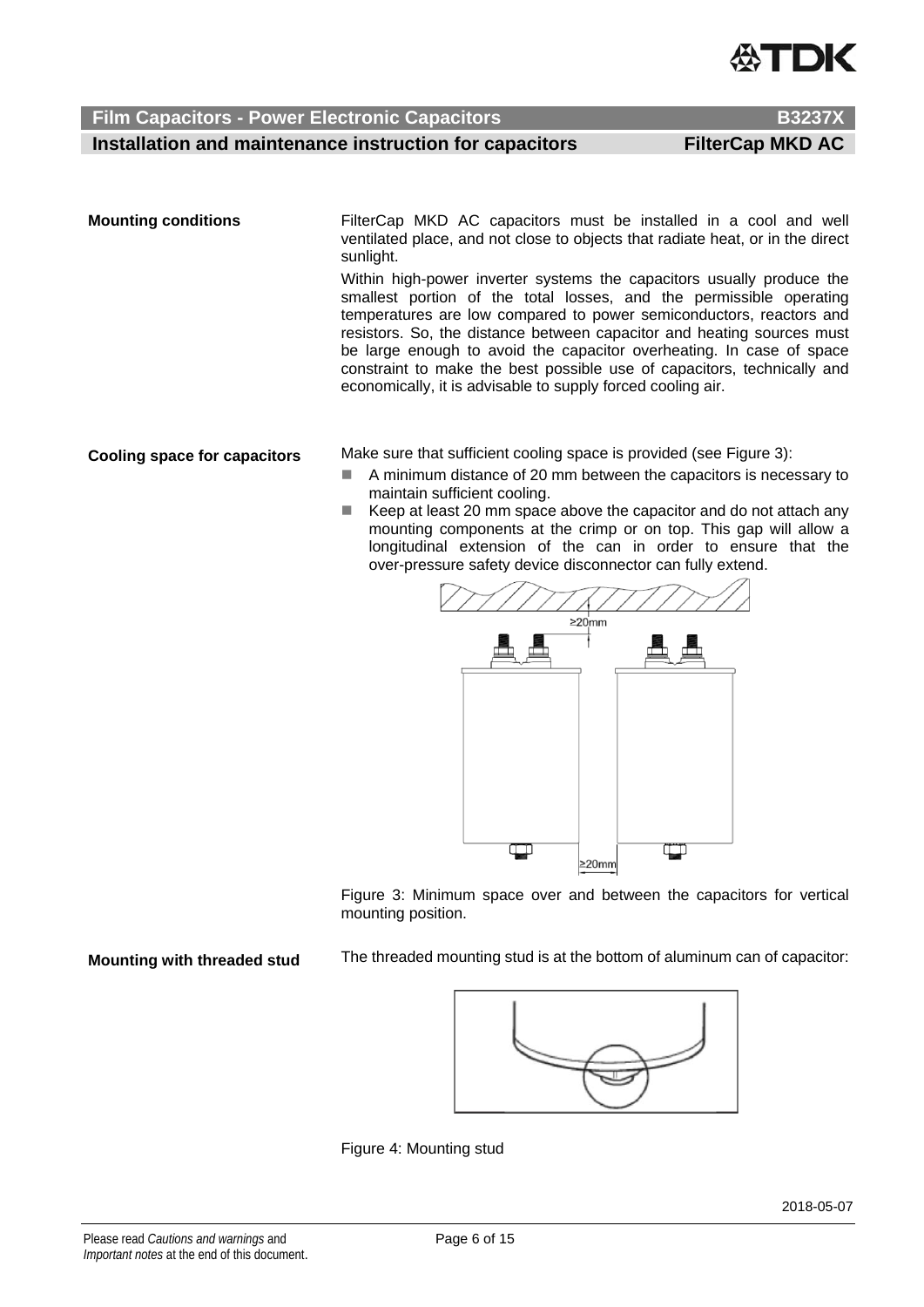

**Film Capacitors - Power Electronic Capacitors B3237X B3237X Installation and maintenance instruction for capacitors FilterCap MKD AC** 

|                             | The threaded stud on the bottom of aluminum can with a diameter less<br>than $\leq$ 63.5 mm and a height less than $\leq$ 160 mm may be used if<br>vibration stress does not exceed $5$ $g$ . For larger dimensions and vibration<br>of $>$ 5 g, the capacitors should be mounted by clamps, rings, etc.                                                                                                                                                                                               |                                                                                                                                                                                                                                                                                                   |                                                                |  |
|-----------------------------|--------------------------------------------------------------------------------------------------------------------------------------------------------------------------------------------------------------------------------------------------------------------------------------------------------------------------------------------------------------------------------------------------------------------------------------------------------------------------------------------------------|---------------------------------------------------------------------------------------------------------------------------------------------------------------------------------------------------------------------------------------------------------------------------------------------------|----------------------------------------------------------------|--|
|                             | Table 1: Mounting with threaded stud on the bottom of aluminum can:                                                                                                                                                                                                                                                                                                                                                                                                                                    |                                                                                                                                                                                                                                                                                                   |                                                                |  |
| <b>Maximum torque</b>       | <b>Threaded stud</b>                                                                                                                                                                                                                                                                                                                                                                                                                                                                                   | <b>Mounting hole</b>                                                                                                                                                                                                                                                                              | <b>Maximum torque</b>                                          |  |
|                             | M12                                                                                                                                                                                                                                                                                                                                                                                                                                                                                                    | 14 mm                                                                                                                                                                                                                                                                                             | <b>10 Nm</b>                                                   |  |
| Grounding                   | The bottom stud is used for grounding. Connect it to the ground by cable,<br>or connect the capacitor to any other conductive item which is connected<br>to the ground.                                                                                                                                                                                                                                                                                                                                |                                                                                                                                                                                                                                                                                                   |                                                                |  |
| Note!                       | Suitable connectors have to penetrate existing layers of lacquer to ensure<br>good, constant conductivity and sufficient current carrying capabilities.<br>If grounding is done via the metal chassis the capacitor is mounted to,<br>then the layer of varnish beneath the washer and nut should be removed.                                                                                                                                                                                          |                                                                                                                                                                                                                                                                                                   |                                                                |  |
| <b>Connecting</b>           | When connecting, avoid bending cable lugs or cables, or the use of other<br>forms of mechanical force on the terminals. Otherwise, leakage could<br>disable the safety device!<br>Ensure firm fixing of terminals, fixing torque to be applied as per individual<br>specification.<br>In any case, the maximum specified terminal current may not be<br>exceeded. Please refer to the technical data of the specific series.<br>Parallel connection of capacitors via the terminal is not recommended. |                                                                                                                                                                                                                                                                                                   |                                                                |  |
| Connecting the supply cable |                                                                                                                                                                                                                                                                                                                                                                                                                                                                                                        |                                                                                                                                                                                                                                                                                                   |                                                                |  |
| <b>Cable specification</b>  |                                                                                                                                                                                                                                                                                                                                                                                                                                                                                                        | The connection cable must be of flexible type for three phase capacitor,<br>material should be preferably copper. For single phase capacitors, can be<br>flexible cable or Bus-Bar, in case of using Bus-Bar for connection, it is<br>necessary to confirm whether safety device can be operated. |                                                                |  |
| Note!                       | Do not use solid core cables!<br>ш<br>found in the appendix.<br>The connection cables to the capacitor should be dimensioned for a<br>current of at least 1.5 times the rated current so that no heat is conducted<br>into the capacitor.                                                                                                                                                                                                                                                              |                                                                                                                                                                                                                                                                                                   | Maximum cable cross section for FilterCap MKD AC series can be |  |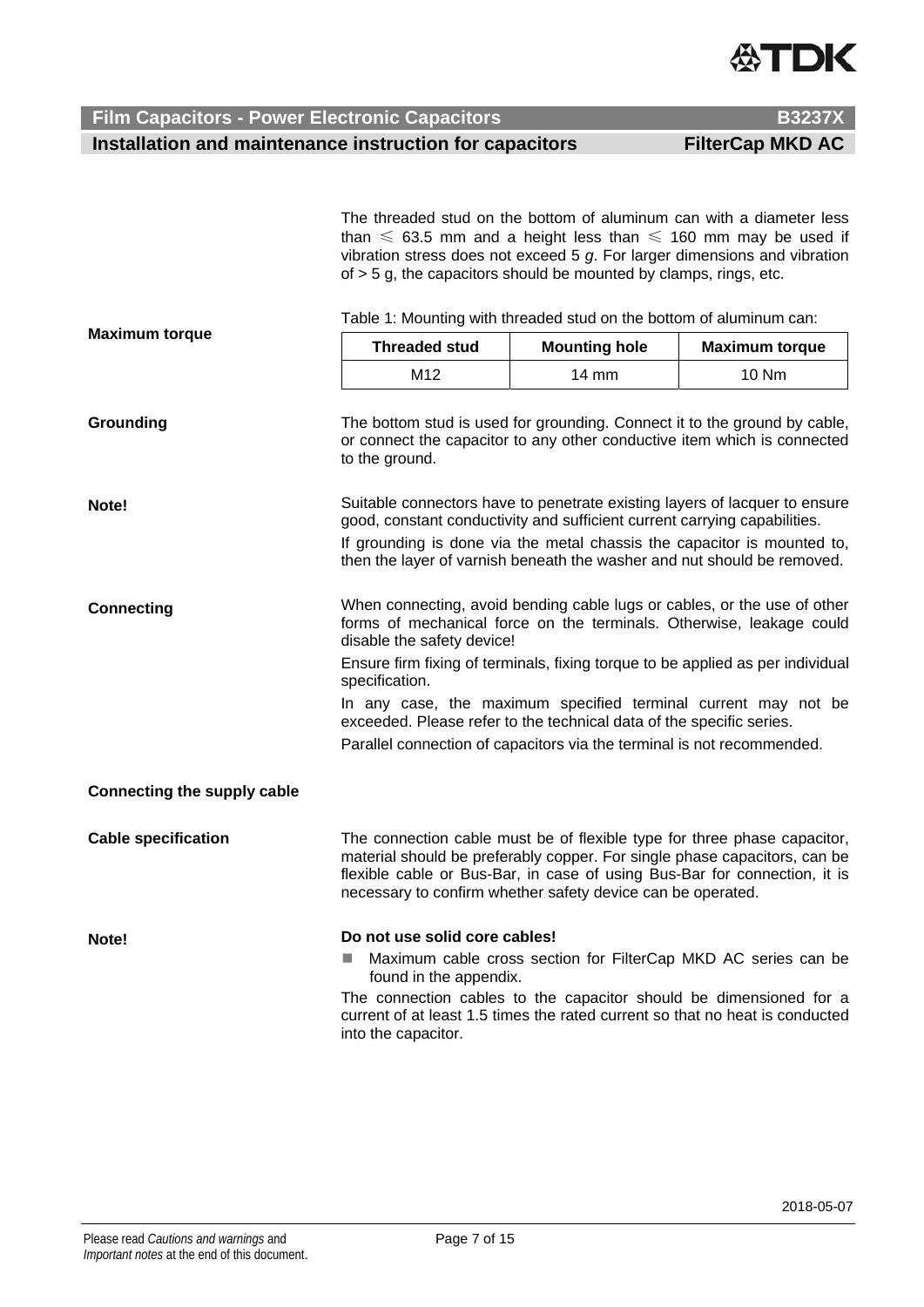

**Installation and maintenance instruction for capacitors FilterCap MKD AC** 

**Maximum terminal currents**  $\blacksquare$  Do not exceed the maximum allowable current, as following:

Table 2: Maximum terminal currents

| Type of capacitor             | <b>Maximum terminal Current</b> |
|-------------------------------|---------------------------------|
| B32370-fast on                | 15 A                            |
| B32371-M6                     | 30 A                            |
| B32373-M10                    | 60 A                            |
| B32374-Screw clamp M5         | 50 A                            |
| B32377 type A- Screw clamp M5 | 50 A                            |
| B32377 type B- Screw clamp M5 | 80 A                            |
| B32377 type C- Screw clamp M6 | 100 A                           |

**Attaching the supply cable** Attach the supply cable on capacitor terminals only with the maximum permissible torque, as follow:

### Table 3: Max. torque per screw

| <b>Position - Screw</b> | <b>Maximum Torque</b> |
|-------------------------|-----------------------|
| Screw clamp terminal M5 | 2 Nm                  |
| Screw clamp terminal M6 | $3.5$ Nm              |
| Terminal - M6           | 4 Nm                  |
| Terminal - M10          | $10$ Nm               |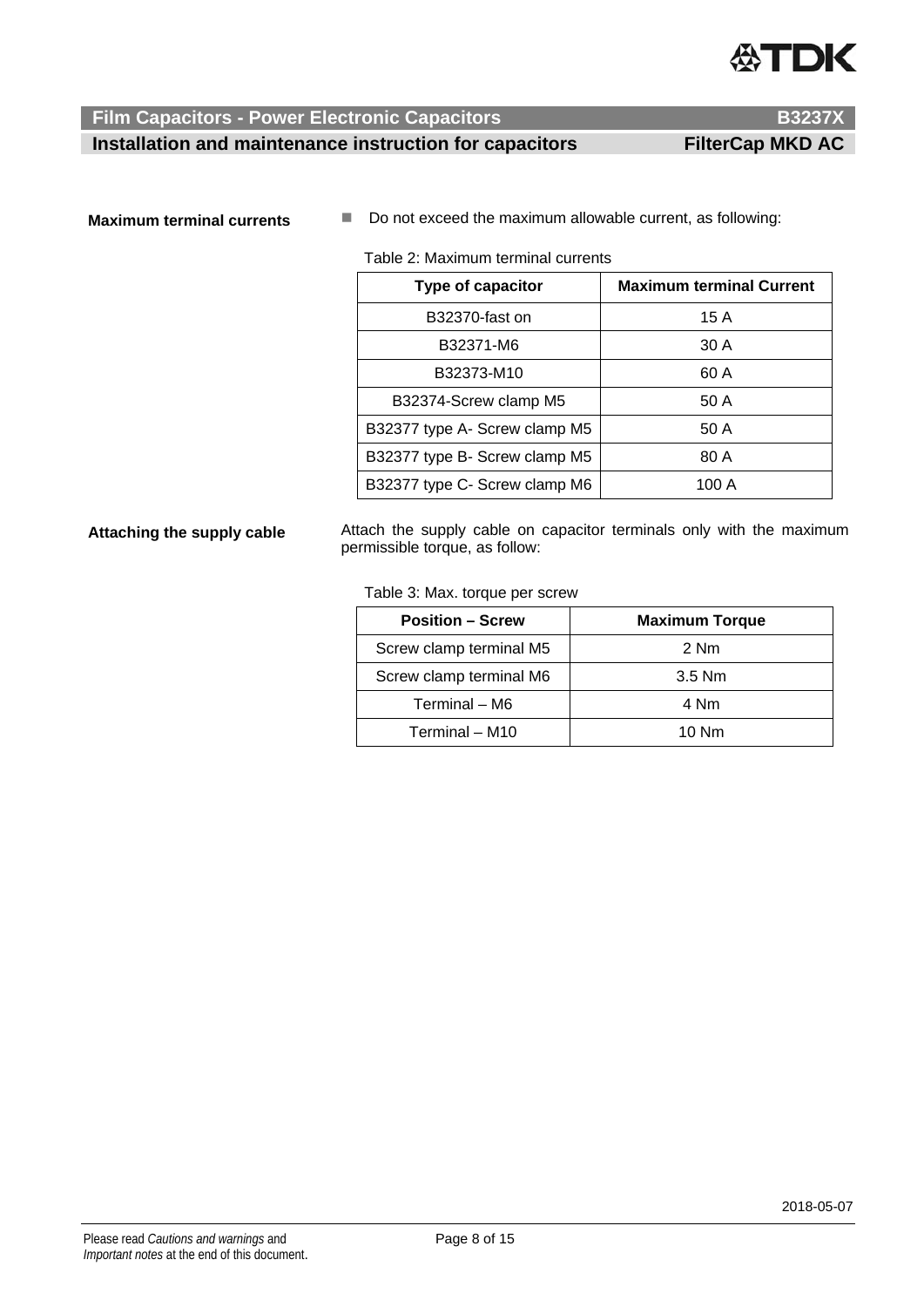

**Film Capacitors - Power Electronic Capacitors B3237X <b>B3237X** 

**Installation and maintenance instruction for capacitors FilterCap MKD AC** 

**Screw driver EXEC SCREW INCOCO EXECUTE:** Use an appropriate PZ2 screwdriver for the Pozidriv PZ2 screws at the terminals. Showed as follow:



Figure 5: Fixing the supply cable for B32374 / B32377 series

Use an appropriate wrench for the screws at the terminals. It would be better to use a torque wrench for higher precision. Showed as follow:



Figure 6: Fixing the supply cable or Bus-Bar B32371 and B32373 series

| <b>Caution!</b> | Discharge and short circuit the capacitor before handling!                                                                                                                                                                              |
|-----------------|-----------------------------------------------------------------------------------------------------------------------------------------------------------------------------------------------------------------------------------------|
|                 | When handling the capacitor, do not take the capacitor from the terminal.<br>This can cause accident in case the capacitor is charged, terminal break,<br> leakage and capacitance loss due to capacitor is heavy. Showed as<br>follow: |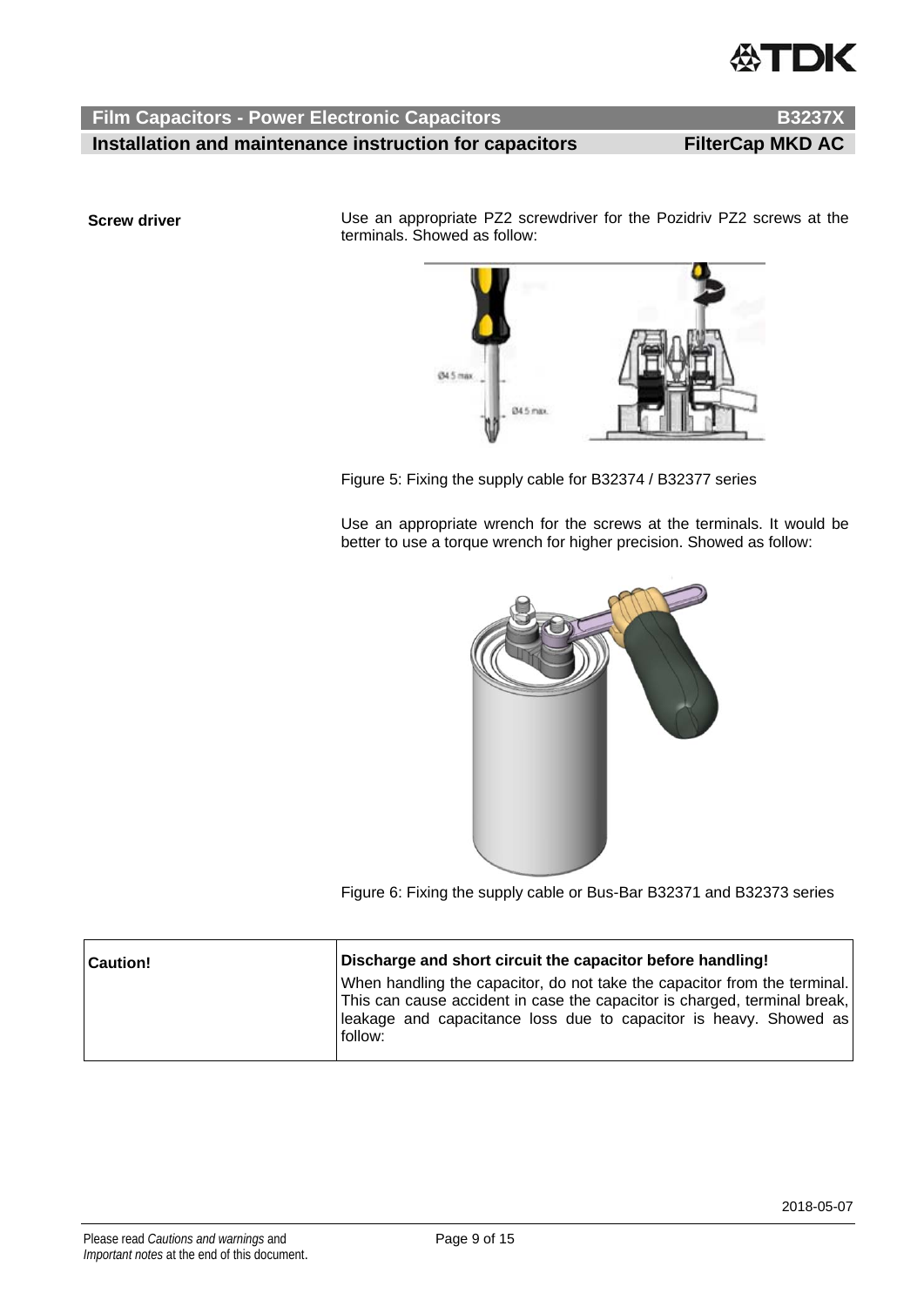# **ХТПК**

### **Film Capacitors - Power Electronic Capacitors B3237X <b>B3237X Installation and maintenance instruction for capacitors FilterCap MKD AC**



Figure 7: Handling of capacitor

**Overpressure disconnector** Electrical components do not have unlimited life expectancies; this also applies to self-healing capacitors. As polypropylene-type capacitors seldom produce a pronounced short circuit, HRC fuses or circuit breakers alone do not offer sufficient protection.

> All capacitors of the FilterCap series are consequently fitted with a disconnector that responds to overpressure. If numerous electric breakdowns occur at the end of life or as the result of thermal or electric overload (within IEC 61071 specification), the formation of gas increases the pressure inside the capacitor case, each is hermetically sealed.

> This causes the expansion of capacitor lid (metal top cover) that beyond a certain limit; the capacitor internal connections (tear-off fuses) will be separated and disconnected from the capacitor power line. Once the safety device has operated, the capacitor will remain switched off.

| Caution! | To ensure full functionality of an overpressure disconnector, observe the<br>following requirements:                                                                  |  |
|----------|-----------------------------------------------------------------------------------------------------------------------------------------------------------------------|--|
|          | The elastic metal top cover must not be impaired:                                                                                                                     |  |
|          | - The connecting lines must be flexible leads (cables).<br>- There must be sufficient space for expansion above the<br>connections (stated for the different models). |  |
|          | The maximum allowed fault current of 10000 A to the UL 810-<br>2)<br>standard must not be exceeded.                                                                   |  |
|          | Stress parameters of the capacitor must be within the<br>3)<br>IEC 61071 specification.                                                                               |  |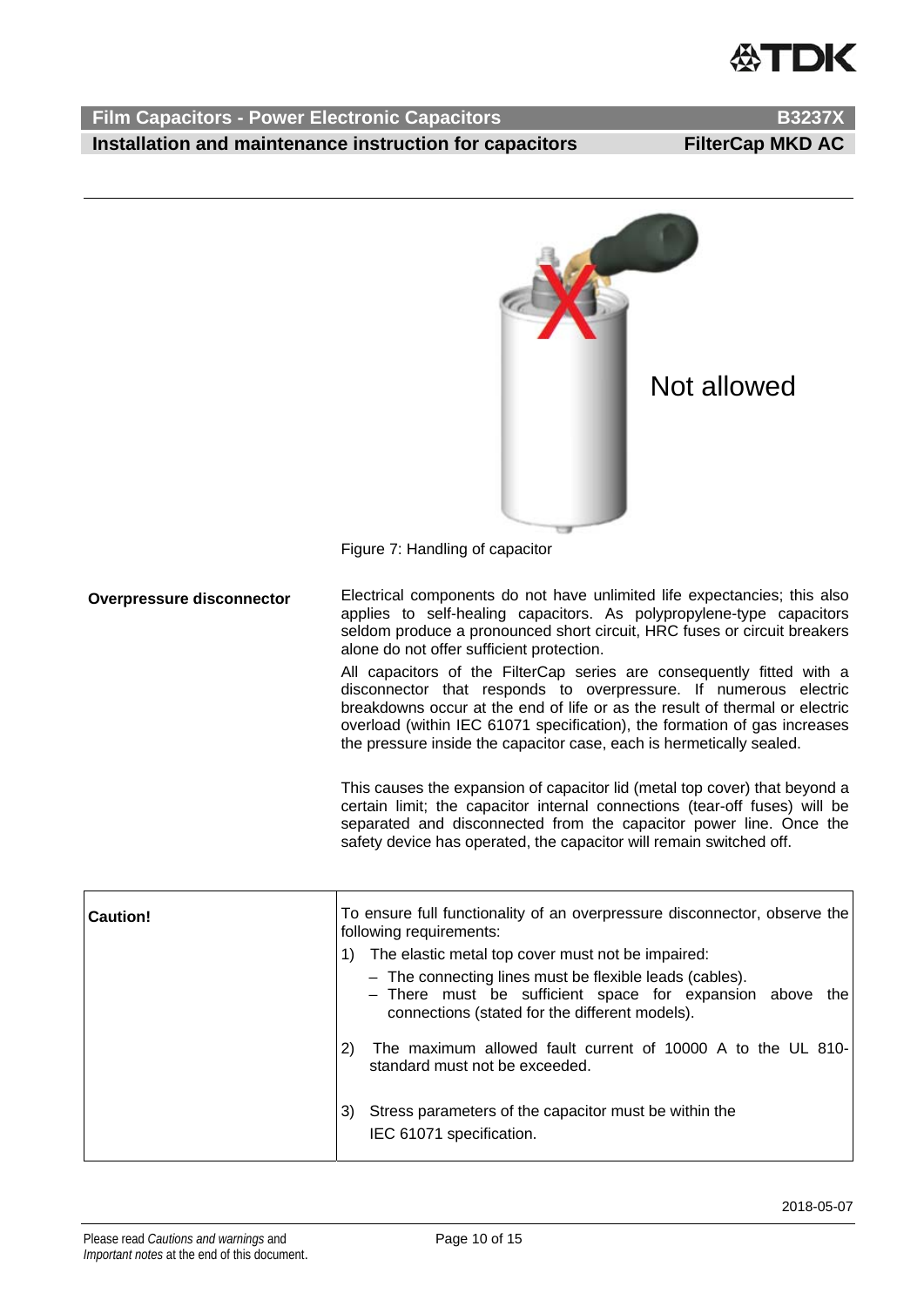

**Film Capacitors - Power Electronic Capacitors B3237X <b>B3237X Installation and maintenance instruction for capacitors FilterCap MKD AC** 

**Note!** 

The capacitor protective safety device can interrupt the voltage only within the capacitor. They are not fuses in the classical sense such as cable or device fuses which interrupt the voltage upstream from the faulty system component.

### **3. Maintenance**

| <b>Caution!</b> | Disregarding the following measures may result in severe operation<br>failures, bursting and fire:<br>Check tightness of the connections/terminals periodically, two weeks<br>after installation at the latest, and then once every 6 months.<br>Clean the terminals/bushings periodically to avoid short circuits due<br>dust or other contamination.<br>Check the short circuit protection fuses.<br>Take current reading twice a year and compare with nominal current.<br><b>COL</b><br>Use a harmonic analyzer or true effective RMS-meter.<br>In case of a current above the nominal current check your application<br>ш<br>for modification.<br>Check the temperature of energized capacitors. In case of excessive<br>temperature of individual capacitors, it is recommended to replace this<br>capacitor, as this could be an indication for loss factor increase which<br>is a sign for reaching end of life.<br>When power capacitors are used, suitable measures must always be<br><b>Tale</b><br>taken to eliminate possible danger to humans, animals and property<br>both during operation and when a failure occurs. This applies to<br>capacitors both with and without protective devices. Regular<br>inspection and maintenance by a competent person is therefore<br>essential. |  |
|-----------------|------------------------------------------------------------------------------------------------------------------------------------------------------------------------------------------------------------------------------------------------------------------------------------------------------------------------------------------------------------------------------------------------------------------------------------------------------------------------------------------------------------------------------------------------------------------------------------------------------------------------------------------------------------------------------------------------------------------------------------------------------------------------------------------------------------------------------------------------------------------------------------------------------------------------------------------------------------------------------------------------------------------------------------------------------------------------------------------------------------------------------------------------------------------------------------------------------------------------------------------------------------------------------------------------------|--|
| Note!           | For detailed information about FilterCap capacitors and cautions, refer to<br>the latest version of EPCOS FilterCap MKD AC datasheet.                                                                                                                                                                                                                                                                                                                                                                                                                                                                                                                                                                                                                                                                                                                                                                                                                                                                                                                                                                                                                                                                                                                                                                |  |

Please note again that the "Installation and maintenance instructions for capacitor" applies to typical specifications. Refer to our product specifications, or request our approval for your specification before installing a capacitor.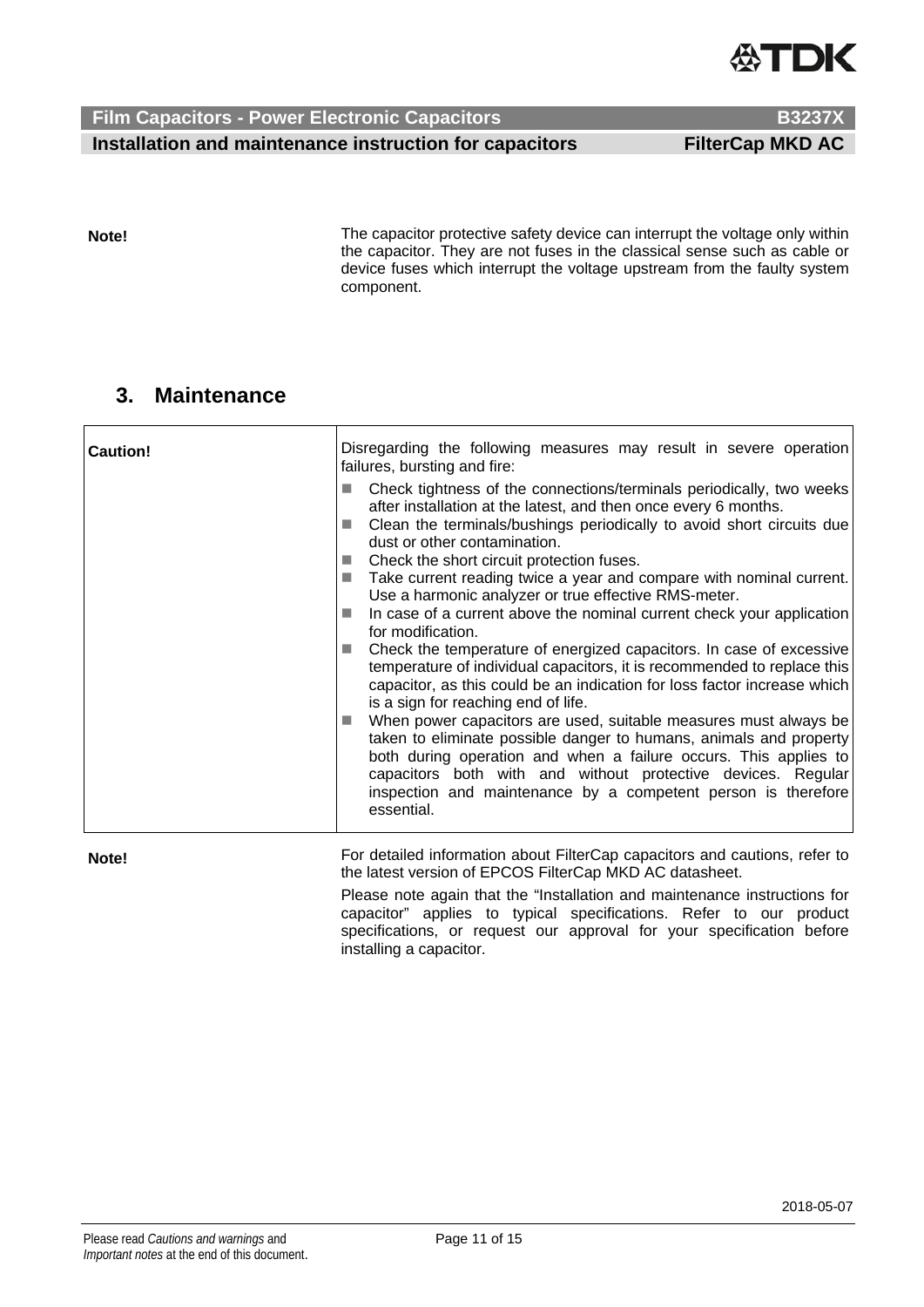

 **Film Capacitors - Power Electronic Capacitors B3237X <b>B3237X** 

**Installation and maintenance instruction for capacitors FilterCap MKD AC** 

### **4. End of use and disposal**

The materials used in FilterCap MKD AC capacitors do not exceed the limits for chemical substances specified in the following national regulations:

- Chemicals prohibition regulation,
- **CFC** halogen prohibition regulation.
- RoHS Directive 2011/65/EU

Our FilterCap MKD capacitors contain no means of impregnation with PCB. The MKD series is filled with Soft Polyurethane Resin (Vegetable Castor Oil base resin). For further details of material used, refer the MSD (Material Data Sheet) of capacitor.

Capacitors without PCB for power electronics are not explicitly mentioned in the waste qualification regulations. From this it could be deduced that they do not have to be disposed of as "waste requiring special supervision".

Because of our special commitment to and responsibility for the environment, we ask you to take every care when disposing of capacitors and to observe the relevant local regulations. We recommend that you drain the resin of capacitor and send it to an oil refuse depot. The emptied capacitor can then be disposed as grease and oil soiled item of apparatus.

In any case it is advisable to consult a waste disposal facility and to find out about the applicable regulations in force.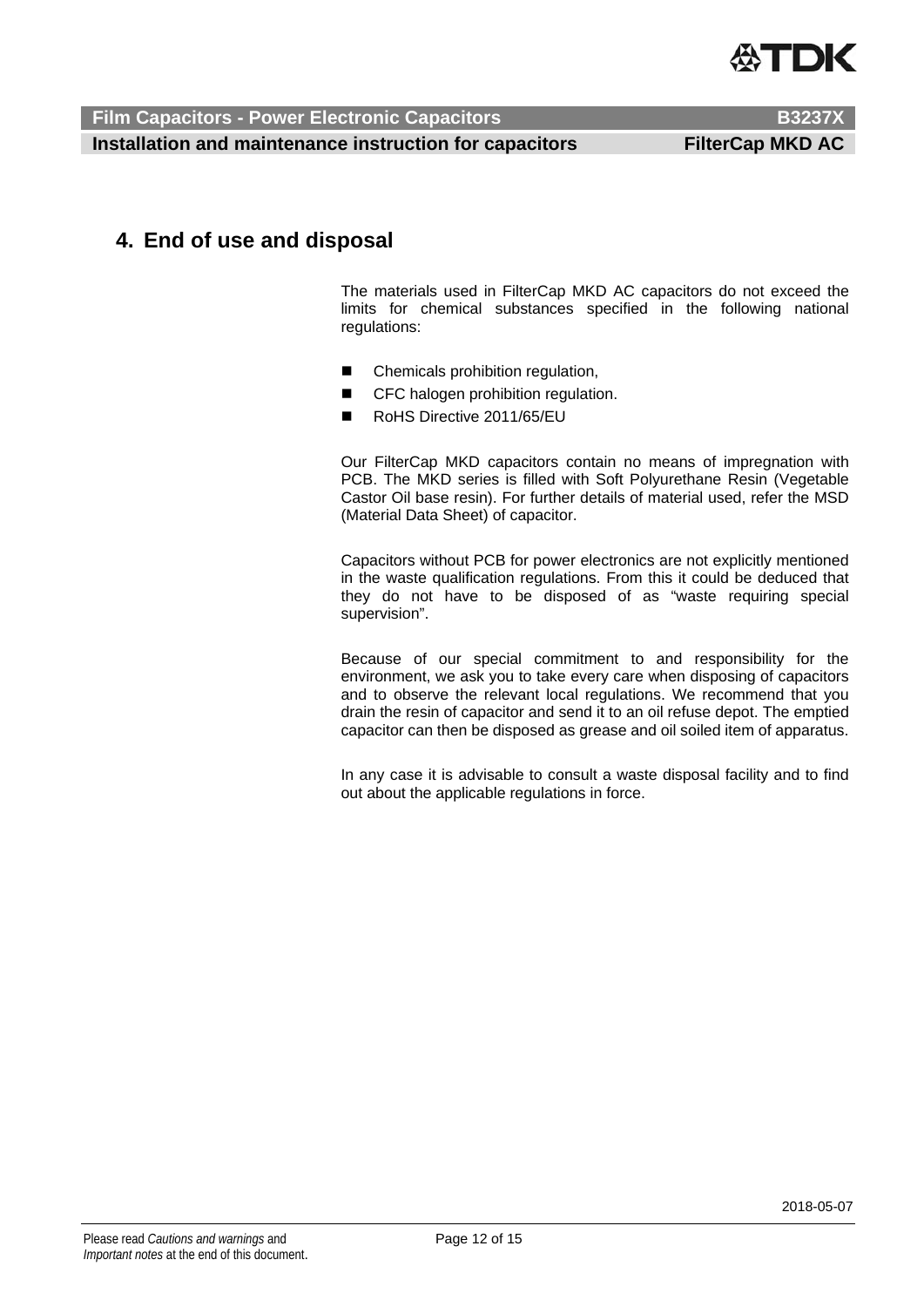

**Installation and maintenance instruction for capacitors FilterCap MKD AC** 

### **5. Appendix**

**Connection cable cross section** Listed below are recommendations from VDE 0100 part 523 and 430, group 2 for cable cross sections for power capacitors. **VDE 0100 part 523 and 430, group 2**  VDE 0100 Recommendations: Cross-section values mentioned below are guideline values valid for operation under normal conditions and at an ambient temperature of 40°C. Higher values should be selected if conditions differ from the norm, such as higher temperatures or high frequencies.

Table 4: Recommendations of multicore cable (material: copper)

| <b>Rated current (A)</b> | <b>Cable cross section</b><br>$\text{m}^2$ |
|--------------------------|--------------------------------------------|
| 12                       | 0.75                                       |
| 15                       | 1                                          |
| 18                       | 1.5                                        |
| 26                       | 2.5                                        |
| 34                       | 4                                          |
| 44                       | 6                                          |
| 61                       | 10                                         |
| 82                       | 16                                         |
| 108                      | 25                                         |
| 135                      | 35                                         |

The internal wiring of a capacitor bank can be normally done with a lower cross section. Various parameters such as temperature inside cabinet, quality of cable, maximum cable isolation temperature, single or multicore cable and length of cable have to be taken into consideration when selecting the appropriate value.

**Note:** For detailed information about FilterCap capacitors and cautions, refer to the latest version of the EPCOS FilterCap MKD AC Datasheet.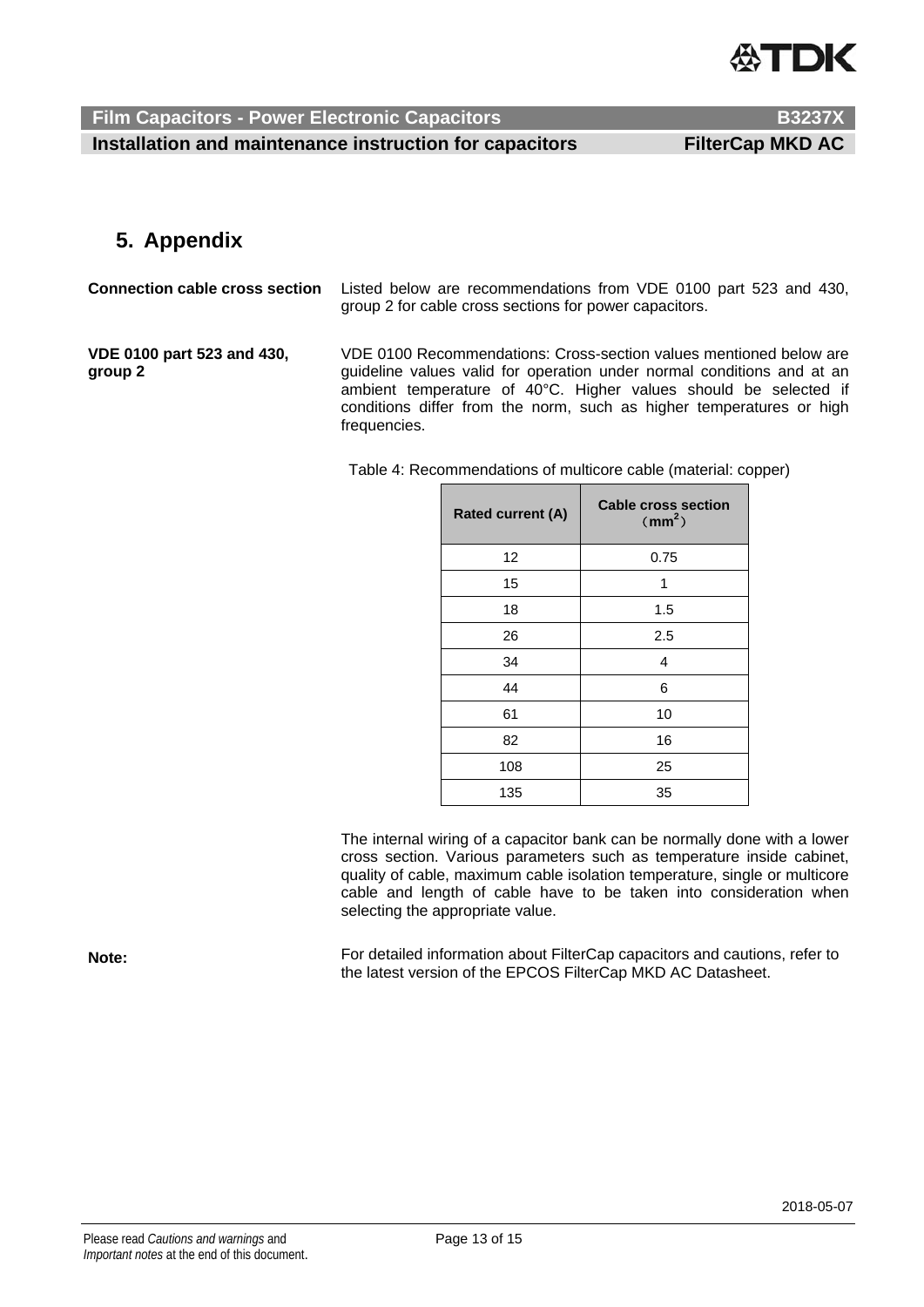

 **Film Capacitors - Power Electronic Capacitors B3237X B3237** 

### **Installation and maintenance instruction for capacitors FilterCap MKD AC**

The following applies to all products named in this publication:

- 1. Some parts of this publication contain **statements about the suitability of our products for certain areas of application**. These statements are based on our knowledge of typical requirements that are often placed on our products in the areas of application concerned. We nevertheless expressly point out **that such statements cannot be regarded as binding statements about the suitability of our products for a particular customer application.** As a rule, EPCOS is either unfamiliar with individual customer applications or less familiar with them than the customers themselves. For these reasons, it is always ultimately incumbent on the customer to check and decide whether an EPCOS product with the properties described in the product specification is suitable for use in a particular customer application.
- 2. We also point out that **in individual cases, a malfunction of electronic components or failure before the end of their usual service life cannot be completely ruled out in the current state of the art, even if they are operated as specified.** In customer applications requiring a very high level of operational safety and especially in customer applications in which the malfunction or failure of an electronic component could endanger human life or health (e.g. in accident prevention or life-saving systems), it must therefore be ensured by means of suitable design of the customer application or other action taken by the customer (e.g. installation of protective circuitry or redundancy) that no injury or damage is sustained by third parties in the event of malfunction or failure of an electronic component.
- 3. **The warnings, cautions and product-specific notes must be observed.**
- 4. In order to satisfy certain technical requirements, **some of the products described in this publication may contain substances subject to restrictions in certain jurisdictions (e.g. because they are classed as hazardous)**. Useful information on this will be found in our Material Data Sheets on the Internet (www.epcos.com/material). Should you have any more detailed questions, please contact our sales offices.
- 5. We constantly strive to improve our products. Consequently, **the products described in this publication may change from time to time**. The same is true of the corresponding product specifications. Please check therefore to what extent product descriptions and specifications contained in this publication are still applicable before or when you place an order. We also **reserve the right to discontinue production and delivery of products**. Consequently, we cannot guarantee that all products named in this publication will always be available. The aforementioned does not apply in the case of individual agreements deviating from the foregoing for customer-specific products.
- 6. Unless otherwise agreed in individual contracts, **all orders are subject to the current version of the "General Terms of Delivery for Products and Services in the Electrical Industry" published by the German Electrical and Electronics Industry Association (ZVEI)**.
- 7. **Our manufacturing sites serving the automotive business apply the IATF 16949 standard.** The IATF certifications confirm our compliance with requirements regarding the quality management system in the automotive industry. Referring to customer requirements and customer specific requirements ("CSR") TDK always has and will continue to have the policy of respecting individual agreements. Even if IATF 16949 may appear to support the acceptance of unilateral requirements, we hereby like to emphasize that **only requirements mutually agreed upon can and will be implemented in our Quality Management System.** For clarification purposes we like to point out that obligations from IATF 16949 shall only become legally binding if individually agreed upon.